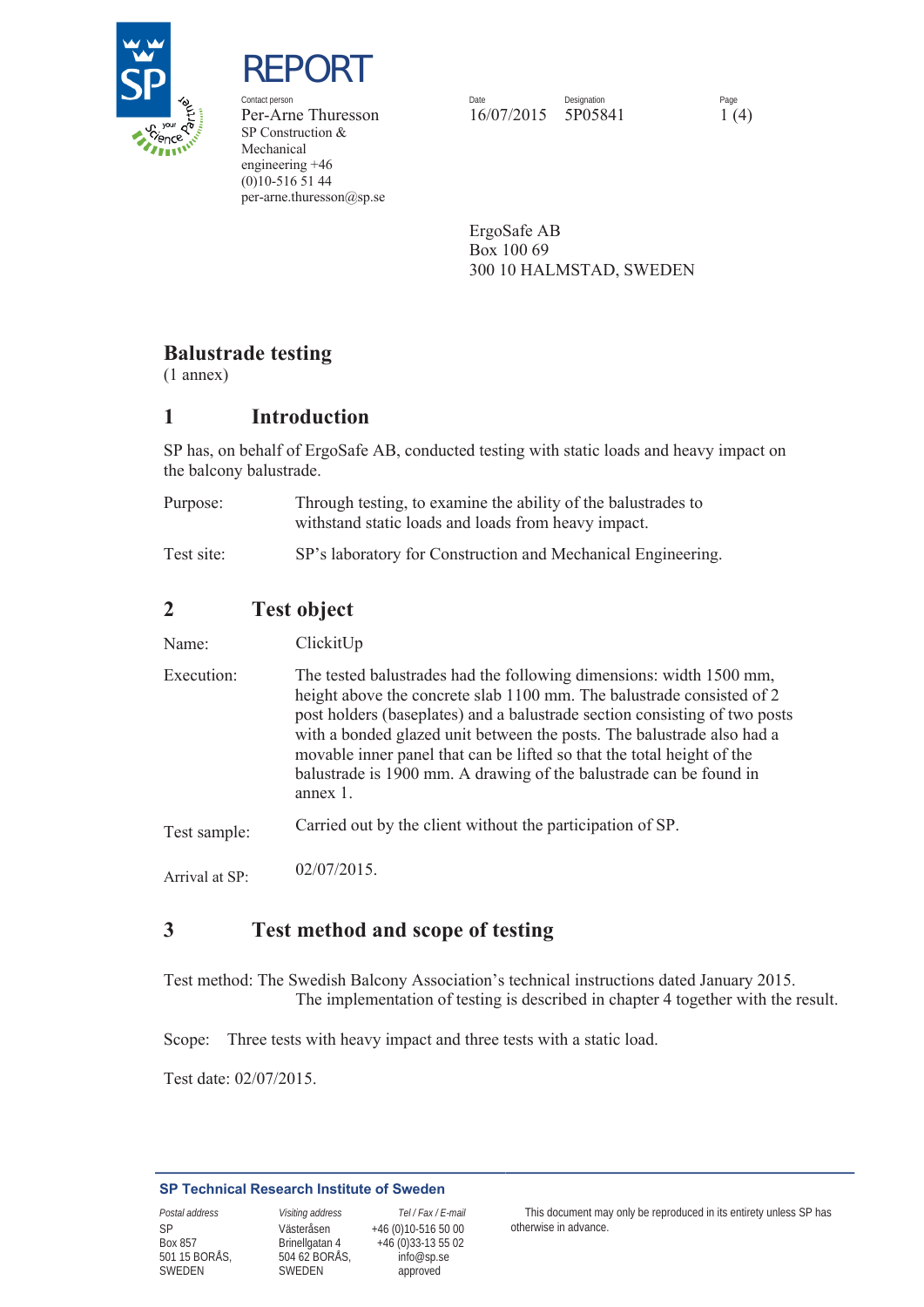Page



# **4 Implementation and result of testing**

### **4.1 Static load**

The balustrade was bolted to the top of the mounting fixture as per the client's instructions. Also see figure 1 below. Testing with a static load was performed through applying a pendulum load to the upper edge of the balustrade (1100 mm from the floor). The load was continuously increased by 0.5 kN per minute until the prescribed value was reached or failure occurred. Deflection of the balustrade was registered at the imposed load. The results are given in table 1 below.



*Figure 1 Test set up static load with balustrade top mounted.*

| <b>Test</b>    | Constructi<br>on | Load<br>$q_k$ | <b>Deflection</b><br>at | <b>Ultimate</b><br>load                       | <b>Meets</b><br>requirements |
|----------------|------------------|---------------|-------------------------|-----------------------------------------------|------------------------------|
|                | category         | (kN/m)        | $q_{imposed}=0.5$<br>qk | (kN)                                          |                              |
|                |                  |               | (mm)                    |                                               |                              |
| 1              | A, B, C1         | 0.5           |                         | >2.5 (requirement $\geq$<br>$1.0$ kN)         | Yes                          |
| $\overline{2}$ | A, B, C1         | 0.5           |                         | >2.5 (requirement $\geq$<br>$1.0$ kN)         | Yes                          |
| 3              | A, B, C1         | 0.5           |                         | $>2.5$ (requirement $\ge$<br>$1.0$ kN)        | Yes                          |
| $\overline{4}$ | $C2-C4, D$       | 1.0           |                         | >2.5 (requirement $\geq$<br>$2.0 \text{ kN}$  | <b>Yes</b>                   |
| 5              | $C2-C4, D$       | 1.0           |                         | $>2.5$ (requirement $\ge$<br>$2.0 \text{ kN}$ | Yes                          |
| 6              | $C2-C4, D$       | 1.0           |                         | >2.5<br>(requirement $\geq$<br>$2.0$ kN)      | Yes                          |

*Table 1 Result from testing with a static load.*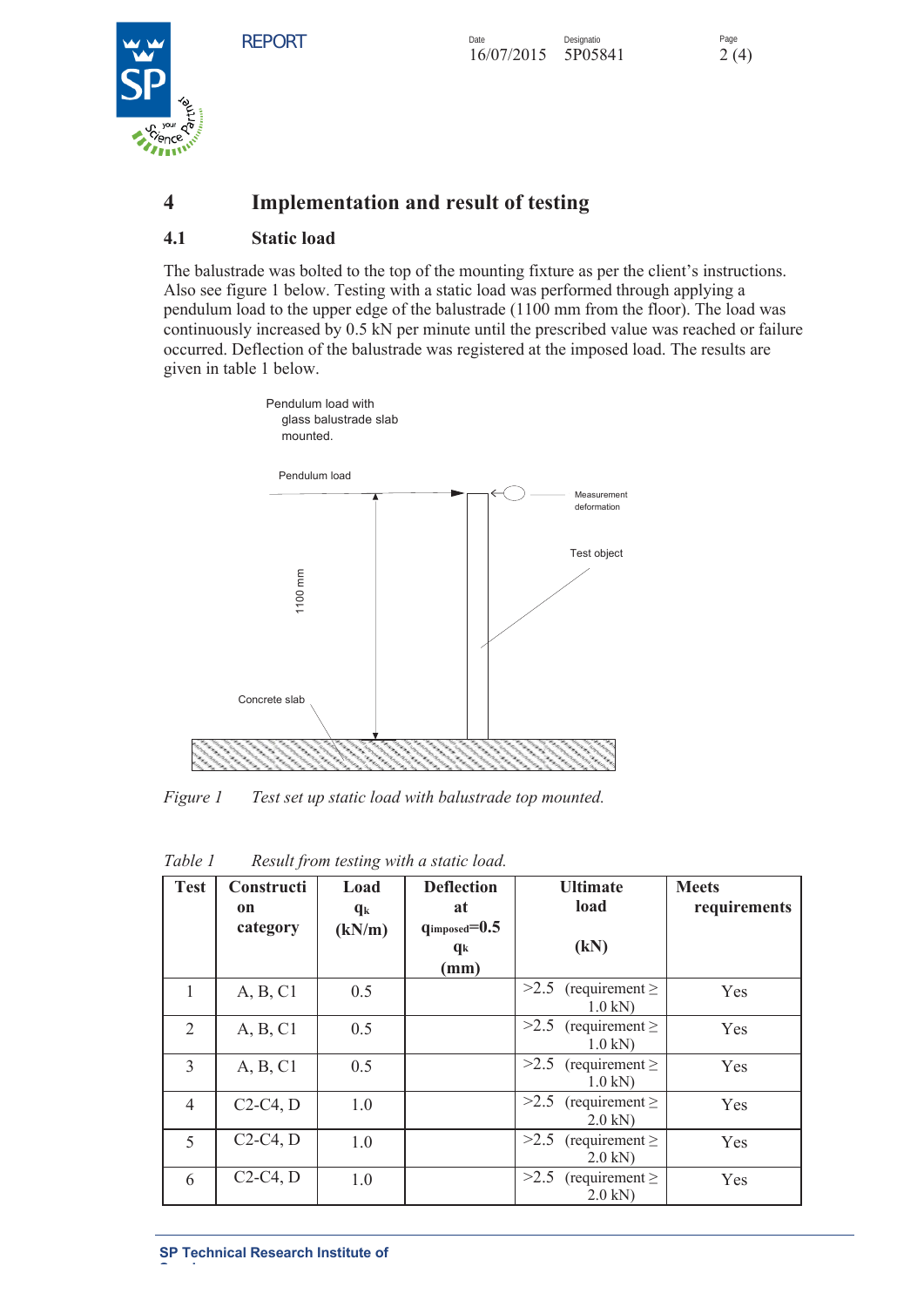Page



### **4.2 Heavy impact**

Testing with heavy impact was conducted according to applicable parts of SS-EN 12600:2002. Note that the test procedure is adapted to the test object. Figure of the test procedure is presented below.

The balustrade profile was bolted on top of the mounting fixture as per the client's instructions. The drop weight of 50 kg was allowed to hit the glass balustrade from the inside and in the centre of the lower panel, drop height 450 mm. The movable panel was in the raised position during testing. Visual inspection was performed after each impact.

The results from the test are presented in table 2 below.



*Figure 2 Test set up heavy impact with the balustrade top* 

| mounted Table 2 | Result from testing with heavy impact. |
|-----------------|----------------------------------------|
|-----------------|----------------------------------------|

| <b>Test</b> | Drop<br>height<br>$(\mathbf{mm})$ | <b>Note</b> | <b>Meets</b><br>requirements |
|-------------|-----------------------------------|-------------|------------------------------|
|             | 450                               | No failure  | Yes                          |
|             | 450                               | No failure  | Yes                          |
|             | 450                               | No failure  | Yes                          |

The test result in this report refers only to the tested examples.

**Sweden**